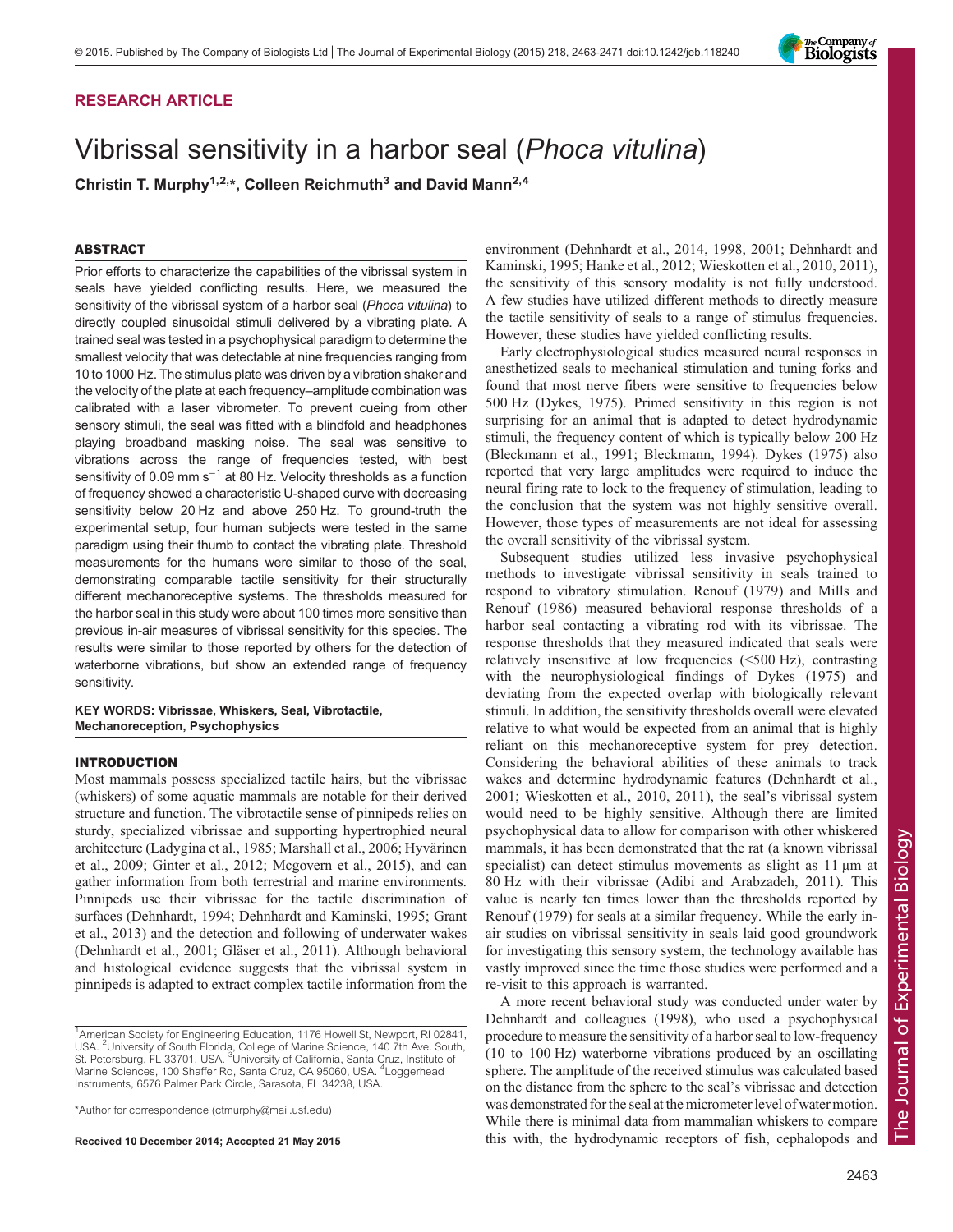| <b>List of symbols and abbreviations</b> |                          |  |  |  |  |
|------------------------------------------|--------------------------|--|--|--|--|
| a                                        | acceleration             |  |  |  |  |
| CV                                       | coefficient of variation |  |  |  |  |
| d                                        | displacement             |  |  |  |  |
| f                                        | frequency                |  |  |  |  |
| <b>FA</b>                                | false alarm              |  |  |  |  |
| rms                                      | root mean square         |  |  |  |  |
| V                                        | velocity                 |  |  |  |  |
|                                          |                          |  |  |  |  |

crustaceans can detect water movements of less than a micrometer [\(Tautz and Sandeman, 1980](#page-8-0); [Bleckmann and Topp, 1981](#page-7-0); [Budelmann and Bleckmann, 1988](#page-7-0); [Bleckmann and Münz, 1990](#page-7-0); [Wiese and Marschall, 1990](#page-8-0); [Bleckmann, 1994\)](#page-7-0). Therefore, it is reasonable to conclude that the underwater sensitivity thresholds reported by [Dehnhardt et al. \(1998\)](#page-7-0) are within a reasonable range for a hydrodynamic specialist. However, the range of frequency sensitivity demonstrated is relatively narrow, implying that detection is limited to hydrodynamic signals of 100 Hz and below. In other phyla, detection has been demonstrated beyond this frequency range [\(Tautz](#page-8-0) [and Sandeman, 1980;](#page-8-0) [Bleckmann and Topp, 1981; Budelmann and](#page-7-0) [Bleckmann, 1988; Bleckmann and Münz, 1990](#page-7-0); [Wiese and](#page-8-0) [Marschall, 1990](#page-8-0); [Bleckmann, 1994](#page-7-0)) and biogenic hydrodynamic signals as well asthose generated by the animal's own movement may have relevant frequency content above 100 Hz.

Our aim in the present investigation was to resolve the discrepancies in the prior data by testing the sensitivity of a harbor seal to directly coupled vibrations delivered in air. To accomplish this, we trained a seal to report detection of the motion of a vibrating plate and utilized a psychophysical procedure to measure the smallest velocity that was detectable as a function of frequency. By physically coupling the stimulus to the vibrissae, we were able to directly measure sensitivity to vibrissal movement, without confounding factors from propagation through a medium. To support direct comparison to prior measures, we utilized test stimuli from 10 to 1000 Hz and report sensitivity in parameters of velocity, displacement and acceleration. Furthermore, we measured the sensitivity of the human thumb in an identical paradigm and compared the vibrotactile thresholds obtained with those for the seal. Comparing our human measures with the extensive body of data available on this haptic system assured confidence in the thresholds reported for this seal, and provided comparative insight into the performance of this tactile system.

#### RESULTS

An adult male harbor seal subject was successfully trained to report detection of vibratory stimuli received by direct contact with his vibrissae. The seal performed the psychophysical task in the absence of any extraneous visual, auditory or tactile cues. The seal responded to all test frequencies presented (10–1000 Hz), with lowest response thresholds for velocity measured in the range of 20–250 Hz [\(Table 1\)](#page-2-0). A plot of the velocity thresholds as a function of stimulus frequency was used to establish the seal's vibrotactogram (Fig. 1), which displays a general U-shape, with best sensitivity of 0.09 mm s<sup> $-1$ </sup> at 80 Hz and decreasing sensitivity (corresponding to increasing thresholds) below 20 Hz and above 250 Hz. There is an irregularity present at 800 Hz, where the measured threshold is higher than that observed at adjacent frequencies.

While the stimuli presented to the seal were directly calibrated in units of velocity (mm s−<sup>1</sup> ) by laser vibrometry, the measured thresholds are also reported in units of displacement (mm) and

acceleration (mm s−<sup>2</sup> ). Regardless of which parameter of motion is used to express the thresholds (velocity, displacement or acceleration) the frequency of best sensitivity remains at 80 Hz, but the shapes of the vibrotactogram curves differ (Fig. 1). When expressed in terms of displacement, the thresholds decrease as a function of frequency. When the same thresholds are expressed in terms of acceleration, the thresholds increase with increasing frequency.

To ensure that the measured sensitivity thresholds were not biased by spatial variability across the vibrating surface of the stimulus plate, the reported thresholds for the seal were referenced to the highest velocity measured on the plate's surface. Spatial mapping of the stimuli revealed that variation in signal amplitude was smallest at lower frequencies (between 10 and 80 Hz) and greatest at higher frequencies (800 and 1000 Hz). These frequencydependent patterns of velocity caused by modes of vibration were quantified by coefficients of variation (CV) ([Table 1](#page-2-0)) and visualized as relative amplitude plots to illustrate areas of higher and lower velocity ([Fig. 2](#page-2-0)). The frequencies for which the seal showed the most sensitive velocity thresholds (10 to 250 Hz) had low spatial variability in stimulus presentation.

When the stimuli were further characterized by mapping the surface vibrations of the stimulus plate with the beam of the laser vibrometer at two angles (45 deg and 90 deg) relative to the surface of



Fig. 1. Response thresholds obtained for the seal at each test frequency. The vibrotactograms are shown in terms of (A) displacement (mm), (B) velocity (mm s<sup>-1</sup>) and (C) acceleration (mm s<sup>-2</sup>), although the stimuli were directly measured in units of velocity only. Error bars represent ±s.d. of thresholds from three sessions at each frequency.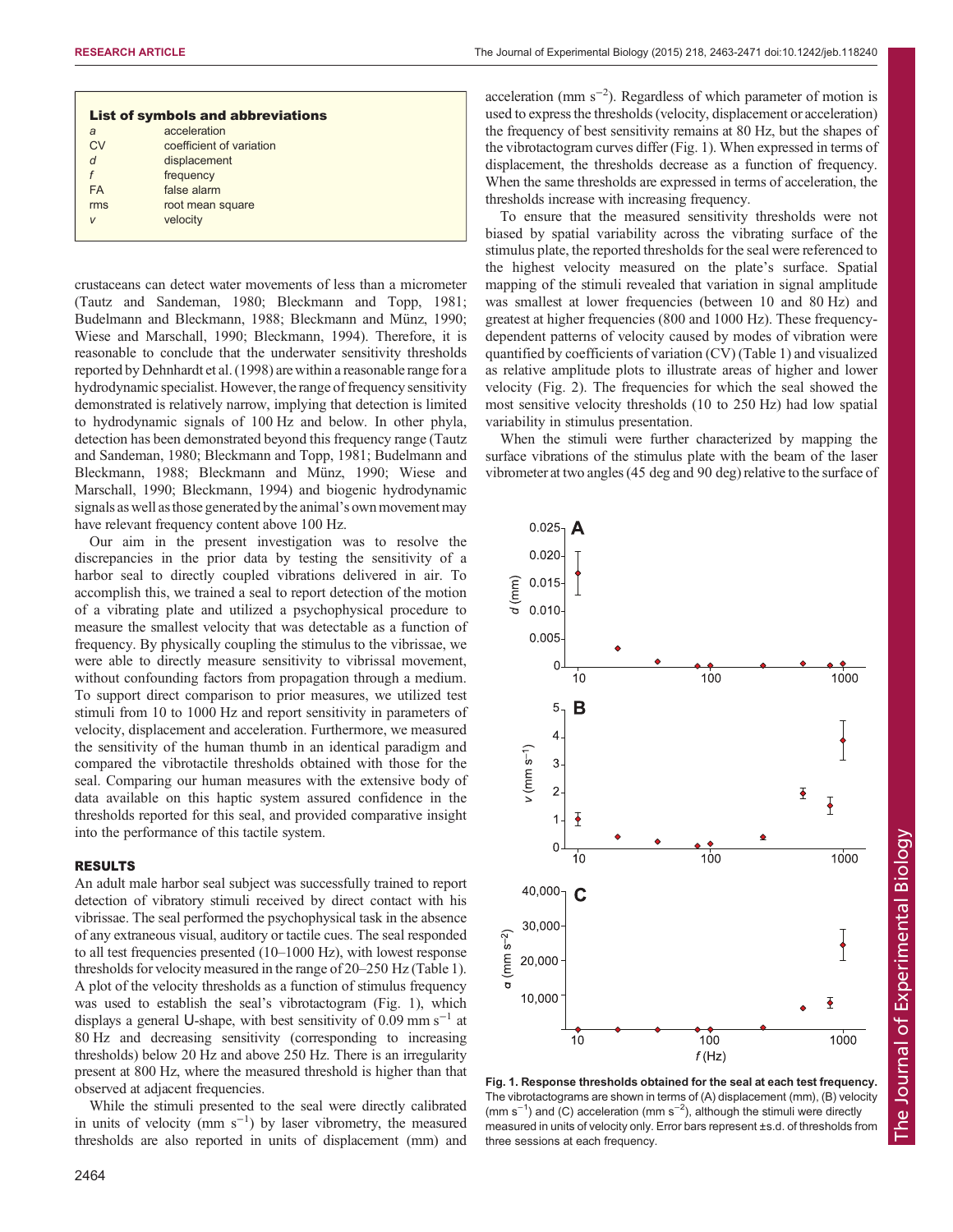| f(Hz) | Seal $(N=1)$                      |      |                |            | Human $(N=4)$                          |      |
|-------|-----------------------------------|------|----------------|------------|----------------------------------------|------|
|       | Velocity threshold (mm $s^{-1}$ ) | CV   | FA rate $(\%)$ | Test order | Mean velocity threshold (mm $s^{-1}$ ) | s.d. |
| 10    | 1.06                              | 0.06 | 26             |            | 0.91                                   | 0.30 |
| 20    | 0.42                              | 0.02 | 22             | 6          | 1.35                                   | 0.29 |
| 40    | 0.25                              | 0.05 | 25             |            | 0.52                                   | 0.35 |
| 80    | 0.09                              | 0.07 | 17             |            | 0.14                                   | 0.05 |
| 100   | 0.17                              | 0.45 | 22             | 3          | 0.17                                   | 0.07 |
| 250   | 0.42                              | 0.24 | 26             | 4          | 0.09                                   | 0.04 |
| 500   | 1.99                              | 0.48 | 18             | 5          | 0.37                                   | 0.16 |
| 800   | 1.55                              | 0.69 | 18             | 8          | 1.33                                   | 0.55 |
| 1000  | 3.90                              | 0.52 | 21             | 9          | 1.98                                   | 1.09 |

#### <span id="page-2-0"></span>Table 1. Summary of measured thresholds by frequency

For the seal, velocity thresholds, coefficient of variation (CV) calculated from stimulus variation across the plate at each frequency, false alarm rate (FA) and test order are shown; for humans, the mean velocity thresholds are provided.

the plate, corresponding CV values reveal relatively consistent vibration patterns at frequencies up to 500 Hz. Greater inconsistencies between the two laser orientations appear at frequencies above 500 Hz, reflecting a more elliptical path of plate movement.

The sensitivity measurements obtained for four human subjects that contacted the stimulus plate with their thumb were similar to those of the seal in terms of absolute thresholds and comparable in terms of relative frequency sensitivity (Table 1; [Fig. 3\)](#page-3-0). The threshold values for humans were determined from the measured velocity at the center point of the plate, rather than referenced to the highest velocity on the plate's surface, as the thumb only contacted this position during testing. The minimum mean velocity threshold for the human subjects is  $0.09$  mm s<sup>-1</sup> at 250 Hz, compared with 0.09 mm s−<sup>1</sup> at 80 Hz for the seal. Sensitivity at 20 Hz is lower for the human subjects than at surrounding frequencies. The frequency of best sensitivity is 250 Hz when thresholds are expressed in terms of velocity or displacement. When thresholds are expressed in terms of acceleration, the minimum threshold varies between 10 and 80 Hz across subjects.

#### **DISCUSSION**

The harbor seal in the present study could detect vibrations received from the vibrissae at all frequencies tested. The range of best sensitivity (20–250 Hz) agrees with the frequency characteristics of biologically relevant hydrodynamic signals. As harbor seals use their vibrissae to detect and follow hydrodynamic wakes [\(Dehnhardt et al., 2001;](#page-7-0) [Schulte-Pelkum et al., 2007](#page-8-0)), it would be advantageous for the vibrissal system to be optimized for detection in this frequency range. The sensitivity of the seal also overlaps with the signals produced by the vibrissal structure during flow interactions. Excised seal vibrissae produce a distinct low-frequency vibrational signal (<300 Hz) when exposed to low-velocity (0.5 m s−<sup>1</sup> ) water flow under laboratory conditions [\(Murphy et al.,](#page-8-0) [2013\)](#page-8-0). The spectral characteristics of these vibrissal signals correspond closely to the frequency sensitivity of the sensory system revealed by psychophysical testing.

The velocity thresholds for the harbor seal produced a U-shaped curve with a low-frequency roll-off below 20 Hz and a steeper highfrequency roll-off above 250 Hz. While we consider these data



## variation in signal amplitude for each test

frequency. Signal velocity was recorded at 15 discrete points across the surface of the stimulus plate, with the laser oriented at a 45 deg angle to the plate surface (in line with the axis of vibration), as in daily calibration. The shading intensity at each point on the grid indicates the difference in velocity between that point and the center of the plate, divided by the velocity at the center of the plate. The shading scale is expressed in terms of this ratio number and shading intensity reflects higher (darker) and lower (lighter) deviations from the center position. Vibration amplitude is spatially consistent across the plate for frequencies below 500 Hz, while distinct modes of vibrations are visible for 800 and 1000 Hz.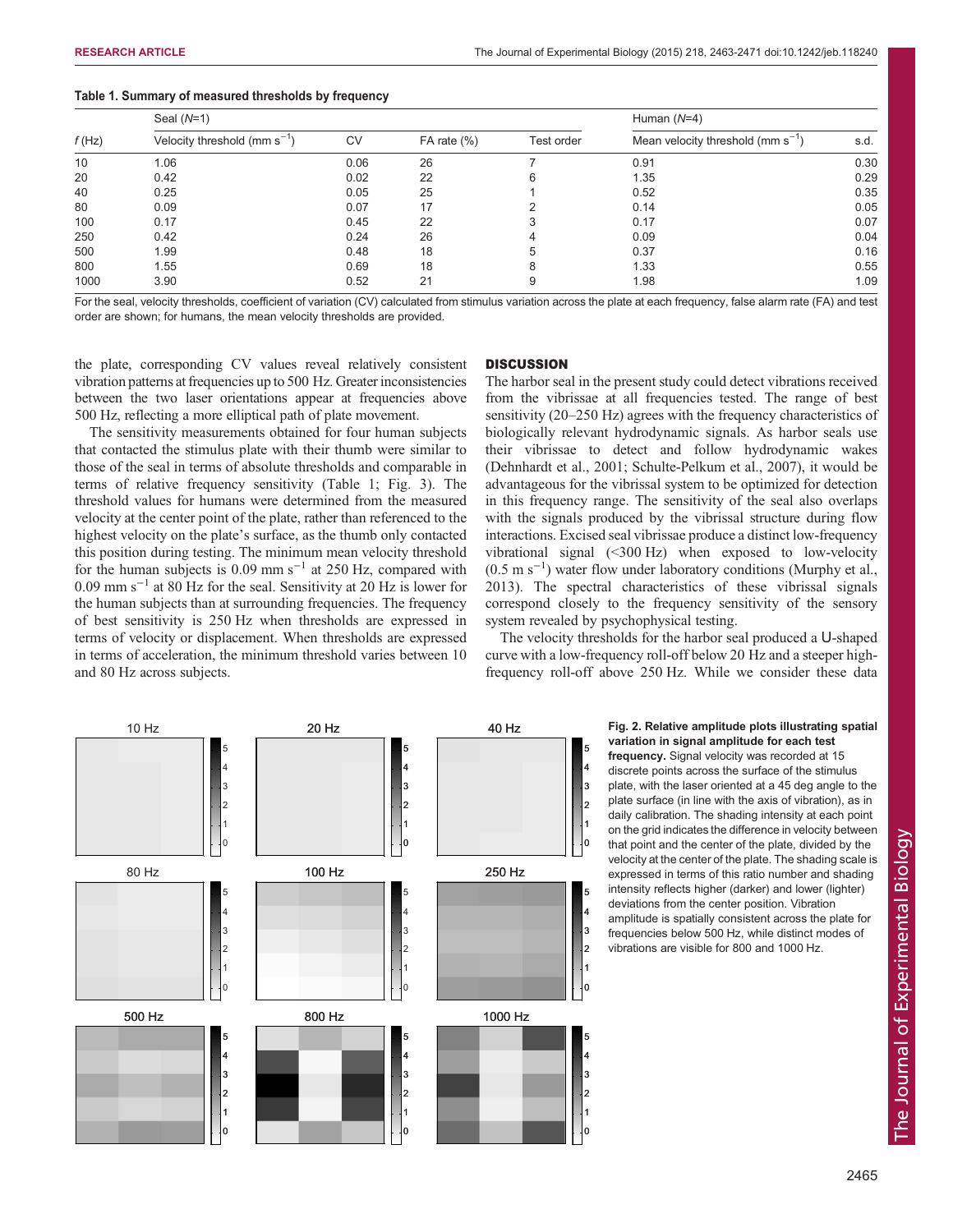<span id="page-3-0"></span>

Fig. 3. Comparative vibrotactograms for two harbor seals and four human subjects. The velocity thresholds for the harbor seal tested in the current study (red) are shown with the same measurements obtained for four human subjects (dashed lines). Sensitivity thresholds for the harbor seal tested by [Dehnhardt et al., 1998](#page-7-0) using underwater stimuli are shown for comparison (blue). The data obtained in air for harbor seals by [Renouf \(1979\)](#page-8-0) and [Mills and](#page-8-0) [Renouf \(1986\)](#page-8-0) are not shown here as those aerial thresholds, when converted from displacement to velocity, range from 3.6 to 110 mm s<sup> $-1$ </sup> and cannot be accommodated by the scale of this figure.

primarily with respect to the directly measured metric of velocity, the component of motion that is most relevant to the seal vibrissal system is not known. It is possible that the system is responsive to more than one metric. It is therefore advantageous to also represent sensitivity thresholds in terms of displacement and acceleration. As there is no standard unit for reporting mechanoreceptive thresholds, considering the thresholds in all three parameters of motion allows comparisons to be made with other studies.

When expressed in units of displacement and acceleration, the minimum threshold for the harbor seal in this study remained at 80 Hz. The displacement curve showed a sharp decrease in threshold levels below 80 Hz. Above this frequency, the displacement thresholds were similarly low, showing a plateau in best sensitivity. Conversely, the acceleration thresholds showed a plateau below 80 Hz and a sharp increase in threshold level above this frequency. The shapes of the displacement, velocity and acceleration sensitivity curves for this harbor seal are in general agreement with those reported for another harbor seal tested under water [\(Dehnhardt et al., 1998\)](#page-7-0). These trends are also consistent with the shapes of the curves reported for the hydrodynamic receptors of other aquatic animals; these include some species of fish, crayfish, cephalopod and sea snake [\(Bleckmann, 1994](#page-7-0); [Dehnhardt and](#page-7-0) [Mauck, 2008](#page-7-0)).

Although the shapes of the curves allow for inter-species comparisons, they do not confirm which parameter(s) of motion are biologically salient to the receptor system. The component of motion that the vibrissal system is responsive to cannot be determined using absolute threshold data from sinusoidal stimuli. This would require an experimental design sufficient to decouple the different parameters of motion. Such a study has recently been attempted with rats and results suggest that velocity is the relevant parameter for this taxon (see [Adibi et al., 2012\)](#page-7-0). While is plausible that velocity may also be the relevant parameter of motion for the seal's vibrissal system, this conclusion cannot be drawn from the available data.

#### Comparison with previous measures

The present study helps to resolve the conflicting findings from previously reported measures of vibrissal sensitivity in the harbor seal. Despite generally similar methods, the thresholds determined here are on average of 100 times lower than those reported by prior psychophysical measures collected in air [\(Renouf, 1979; Mills and](#page-8-0) [Renouf, 1986](#page-8-0)). The frequency range of best sensitivity is also lower in the present study  $(<250$  Hz) compared with the range identified earlier (>500 Hz). The relatively high displacement thresholds previously measured at frequencies below 500 Hz led to the conclusion that seals are insensitive to vibratory motion at lower frequencies. In contrast, here we show good sensitivity overall, with best sensitivity in the low-frequency range. In the time since the previous in-air studies were conducted, the technological resources available for signal generation and processing have vastly improved. Using the current methodology we were able to attain greater experimental control in order to provide a more accurate characterization of the vibrotactile abilities of this species.

In terms of frequency sensitivity of the vibrotactile system, our findings generally support the limited available neurophysiological data ([Dykes, 1975](#page-7-0)). Studies of neural responses to vibrissal stimulation identified best sensitivity below 512 Hz, which is confirmed by the frequency trends identified here. However, the results of neurophysiological studies had suggested that the seal vibrissal system was relatively insensitive overall, based on the stimulus amplitude required to induce phase-locked neural firing. In contrast, here we report good sensitivity across a range of frequencies, with behavioral thresholds that are orders of magnitude lower than the 'tuning points' reported by Dykes. The present study probably provides a better assessment of the capabilities of the vibrissal system, because the neurophysiological measures did not collect absolute threshold data and the methodology used to identify phase locking of fibers does not necessarily indicate minimum detectable stimulus level.

The sensitivity thresholds reported here are most similar to those previously measured in an underwater psychophysical paradigm [\(Dehnhardt et al., 1998](#page-7-0)). The absolute stimulus amplitudes fall within a similar range, although different frequencies of best sensitivity are apparent. While we report a frequency of best velocity sensitivity (80 Hz) that is similar to that from the underwater study (50 Hz), the range of frequency sensitivity is wider in the present study, with good detection extending to stimuli above 100 Hz, where the prior underwater data indicate a roll-off. It is difficult to determine whether the upper range of frequency sensitivity reported in the underwater study indicates a limitation of the sensory system or a limitation imposed by hydrodynamic coupling of the stimuli to the sensors. While it is unlikely that the receptor itself functions differently in air and under water, it is probable that the way the stimulus interacts with the vibrissae differs between mediums. Because we directly coupled vibrations to the sensors, the points of contact on the vibrissae were moved at the same rate as the stimulus. In the prior underwater measures, the animal was detecting vibrations that were propagating through the water. It is possible that as frequency increased, the waterborne vibrations did not stimulate movement of the vibrissae adequately to excite the receptors. To determine whether hydrodynamic coupling was responsible for the observed differences in high-frequency sensitivity, direct measurement of vibrissal movement, or else calibration of received hydrodynamic signals, would be required.

#### Relevance to understanding the sensory system

The expanded frequency sensitivity observed in the present study suggests that biologically relevant signals also span this frequency range. While the seal in this study was able to detect vibrations up to the testing limit of 1000 Hz, hydrodynamic signals are not known to contain frequencies above a few hundred Hz. It is possible, however,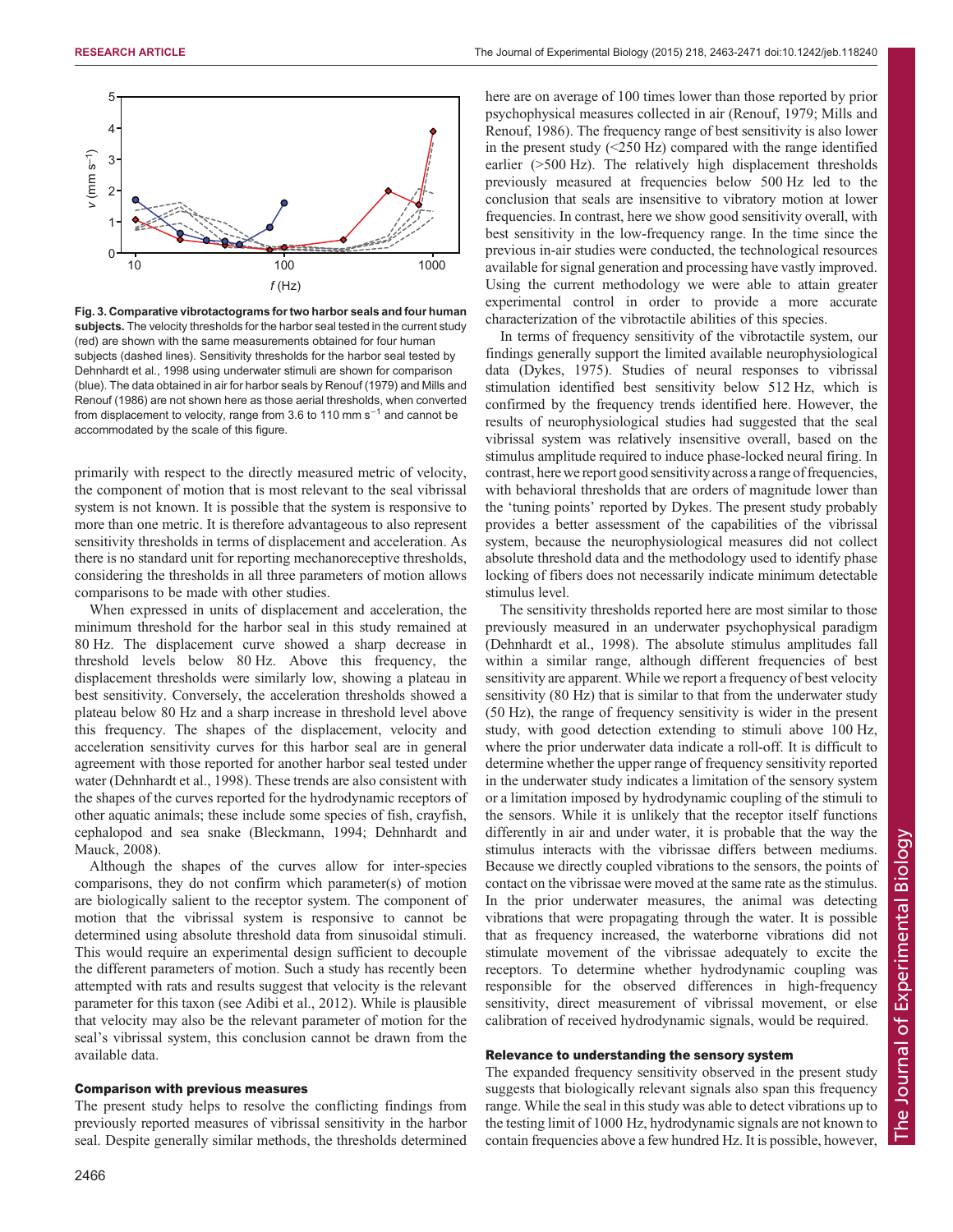that the vibrissae themselves vibrate at these frequencies during swimming and tracking of hydrodynamic disturbances. The speed at which a seal passes through a hydrodynamic disturbance may influence the frequency at which the vibrissae move, with greater swim speeds generating higher-frequency oscillations.

The low absolute detection thresholds measured in the present study demonstrate acute sensitivity of the vibrissal system and highlight the importance of fine-scale vibration detection in seals. Especially sensitive detection capabilities may be of particular importance to seals considering the fact that the morphology ([Hanke](#page-7-0) [et al., 2010\)](#page-7-0) and orientation ([Murphy et al., 2013\)](#page-8-0) of the vibrissae have been shown to suppress the amplitude of vibration. In the context of this reduced amplitude effect, changes in whisker vibrations caused by encountering a hydrodynamic disturbance while moving through the surrounding fluid present a distinct input signal to the vibrissal system. Sensing these small vibrations and detecting very small variations may be the key to the remarkable hydrodynamic detection and discrimination abilities displayed by seals.

#### Validity of vibrotactile threshold measurements

We have confidence in the accuracy of the threshold measures reported in this study. In order to ensure that there were no extraneous cues available to other sensory modalities during testing, we thoroughly measured all acoustic artifacts and took precautions to eliminate or mask potential confounding cues. Furthermore, in order to obtain the most accurate estimation of vibrotactile threshold levels, great care was taken to characterize the test signal that was received by the subject at the point of contact by the vibrissae. This was achieved by careful calibration and mapping of the test stimuli at the position of vibrissal contact.

Quantifying the spatial variability of signal amplitude across the surface of the plate yielded a measure of confidence in stimulus calibration. At the frequencies of best sensitivity for the seal, signal quantification is highly reliable because of minimal variation in signal amplitude. The greatest spatial variation occurred at the higher frequencies in the test range, particularly at 800 and 1000 Hz. Although the thresholds for the seal are referenced to the point of highest vibration on the plate, the complex modes of vibration that occurred at these high frequencies resulted in a lessconstrained threshold estimate. This spatial variability in signal amplitude may account for the irregularity in the curve shape that occurs between 500 and 800 Hz in the velocity threshold curve for the seal. The irregularity is not likely to indicate an increase in sensitivity from 500 to 800 Hz, rather it suggests that the threshold at one of these frequencies may be under- or over-estimated. Variation over the surface of the stimulus plate would have influenced only the threshold measurements of the seal, because vibrissal contact was spread out across the entire surface of the plate, whereas human subjects contacted only the center point of the plate during testing.

In order to validate the behavioral and technical methods used to test the harbor seal, the procedure was adapted with few modifications for comparison to the better-understood human mechanoreceptive system. Human vibrotactile thresholds display a U-shaped velocity curve with best sensitivity around 250 Hz [\(Gilmer, 1935](#page-7-0); [Geldard, 1940](#page-7-0); [Sherrick, 1953](#page-8-0); [Verrillo, 1963,](#page-8-0) [1966](#page-8-0)). Although threshold amplitude differs slightly depending on the portion of the finger being stimulated and the contact area, the overall shape of the vibrotactile curve is maintained [\(Gilmer, 1935](#page-7-0); [Verrillo, 1962](#page-8-0)). The performance of the four human subjects in the present study agreed with the available data for the human hand,

with best sensitivity of 250 Hz. The notch at 20 Hz in the human sensitivity curves is consistent with the data from previous studies and is representative of a shift in the receptors that mediate the sensation of vibration ([Johansson et al., 1982;](#page-8-0) [Gescheider et al.,](#page-7-0) [2002;](#page-7-0) [Morioka and Griffin, 2005](#page-8-0)). The similarities in the performance of the human subjects in the present study to prior measures of tactile sensitivity for humans confirms the accuracy of the experimental methods used and provides further confidence in the measured thresholds for the seal.

Interestingly, the detection thresholds collected for the seal touching a vibrating object with the tips of his vibrissae are generally similar to those of human subjects touching the same object with their thumb. Because the experimental setup was optimized for testing the seal, we are limited in the conclusions that can be drawn from this cross-species comparison. However, the parallels in performance between the seal vibrissae and the human thumb demonstrate acute tactile sensitivity for these structurally different mechanoreceptive systems and present opportunities for future experimentation.

In conclusion, the directly measured and carefully controlled experimental signals used in this study enabled a more complete understanding of the sensitivity of the harbor seal vibrissal system. The detection thresholds obtained for the seal in this study counter previous findings from neurophysiological and in-air psychophysical studies suggesting that the vibrissal system is insensitive to lowfrequency input. Our data are consistent with measures of the underwater sensitivity of this vibrotactile system, as well as with what is known of the stimulus characteristics of biologically relevant hydrodynamic stimuli. Because the testing approach enabled the performance of the system to be measured in response to direct stimulation of the vibrissae, it provides an understanding of the perception of a known signal delivered to the sensor's surface. Quantifying the relationship between the sensor surface and signal is valuable, not only to the biological community attempting to understand tactile reception in animals, but also to the growing body of researchers interested in biomimetic modeling of whiskerinspired sensors.

#### MATERIALS AND METHODS

One harbor seal and four human subjects were tested using a psychophysical procedure to measure velocity thresholds for vibrational stimuli, detected from a calibrated oscillating contact plate (see [supplementary material Movie 1\)](http://jeb.biologists.org/lookup/suppl/doi:10.1242/jeb.118240/-/DC1). The harbor seal contacted the plate with his vibrissae [\(Fig. 4\)](#page-5-0) and each human subject contacted the plate with the pad of their thumb. A go/no-go behavioral response paradigm, conducted using a modified method of limits or staircase procedure ([Stebbins, 1970](#page-8-0)), was used to measure absolute sensitivity to sinusoidal stimuli at nine frequencies from 10 to 1000 Hz. Details of the experiment are provided in the following sections.

#### Subjects

The primary subject was a captive-born, 24-year-old adult male Pacific harbor seal (Phoca vitulina richardii Gray 1864) identified as Sprouts (NOA0001707). He was housed at the University of California Santa Cruz (UCSC) at Long Marine Laboratory. This seal had extensive prior training relevant to the current experiment, including experience participating in a variety of psychophysical auditory and visual experiments. He had normal hearing capabilities [\(Reichmuth et al., 2013](#page-8-0)) but had poor vision due to chronic bilateral cataracts. Prior to the current study, he had been trained to perform behavioral tasks while wearing either headphones or a blindfold, similar to those used in the current procedure. Sprouts consumed ∼5 kg of freshly thawed capelin (Mallotus villosus) and herring (Clupea spp.) each day, a quarter of which was provided during daily training and testing for this study. His diet was not constrained for experimental purposes and he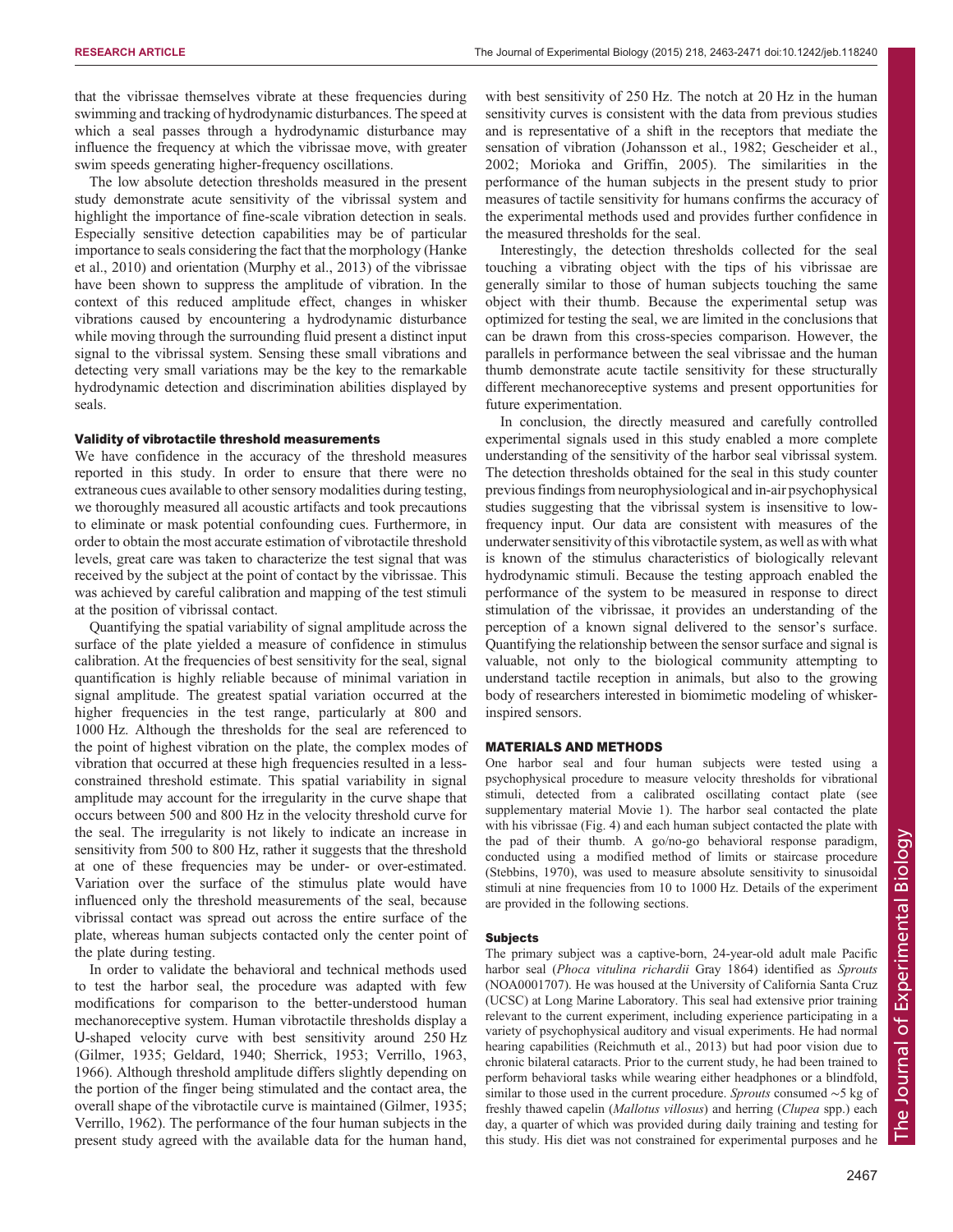<span id="page-5-0"></span>

Fig. 4. Contact of the seal vibrissae with the stimulus plate during testing. When positioned at the chin cup station, the vibrissae of the seal's right mystacial bed contacted the stimulus plate. The plate dimensions and orientation maximized the number of vibrissae contacting the surface during testing.

was maintained at a healthy weight throughout the study. Testing was conducted from May to July 2012, prior to the summer molt. The vibrissal array was fully-grown and intact during this period. Animal research was authorized under National Marine Fisheries Service permit 14535 and was conducted with the approval of the Institutional Animal Care and Use Committee at UCSC.

Four humans were tested during the same time period. These were one male and three females, aged 20 to 24 years with no significant sensory deficits. The human subjects were assistants at Long Marine Laboratory who volunteered to participate in the experiment. Research with human subjects was conducted under a Category 2 exemption by the UCSC Internal Review Board.

#### Testing environment

The experiment was conducted at Long Marine Laboratory in a customdesigned, hemi-anechoic, sound-attenuating chamber (Eckel Industries, Cambridge, MA, USA) that was located near the seal's living enclosure. This chamber, designed for audiometric testing, was subdivided into a testing room suitable for large animals and an adjacent, sound-isolated control room with space for controlling equipment and an experimenter. A detailed description of the testing chamber is provided by [Southall et al.](#page-8-0) [\(2003\)](#page-8-0) and a schematic of the experimental set-up is provided in Fig. 5.

#### Stimulus generation

Sinusoidal waveforms were used to drive oscillatory movements of a rigid rectangular contact plate made of acrylic sheet (1140 mm high×760 mm wide×2.8 mm thick). The vibratory stimuli generated had a frequency of 10, 20, 40, 80, 100, 250, 500, 800 or 1000 Hz and a total duration of 1000 ms, including 25 ms linear rise/fall times. Signals above 1000 Hz were not tested because of strong acoustic artifacts above this frequency.

Signals were generated with an RP2 real-time processer (Tucker-Davis Technologies, Alachua, FL, USA) controlled with a custom-written MATLAB script on a PC computer. The signals were attenuated with a PA5 programmable attenuator (Tucker-Davis Technologies Alachua, FL, USA), amplified by a Pyle Pro PPA200 power amplifier (Pyle Audio, Brooklyn, NY, USA), and used to drive a SignalForce GW-V4 shaker system (Data Physics Corp., San Jose, CA, USA). The shaker motor was coupled to an aluminum rod (750 mm long×4 mm diameter) that was attached to the rear of the contact plate by a tee nut glued to a metal, fixedangle hinge that held the plate at a rigid 45 deg angle to the axis of the rod.

The stimulus generation equipment was located in the control room of the experimental chamber. The shaker motor was vibration isolated from the surrounding substrate using foam and Sorbothane shock absorption padding (IsolateIt, Burlington, NC, USA). The aluminum rod that extended from the shaker passed through the wall of the control room into the test room through the center of a 50-cm-long PVC conduit that was encased on the control room side with sound-isolating foam. To maintain the rod at a parallel angle to the floor as it entered the test room, the rod was suspended with elastic rubber bands where it exited the conduit through a 1.2-cm-diameter hole in the conduit cap. No portion of the vibration-driven components were in direct contact with any portion of the testing room.

#### Stimulus calibration

A single-point laser vibrometer (CLV1000 controller with CLV700 sensor) (Polytech Inc., Irvine, CA, USA) was used to measure the velocity  $(v)$  in mm  $s^{-1}$  of the contact plate during stimulation by the sinusoidal test signals. During calibration, the laser vibrometer was positioned at a 45 deg angle to the plate surface, so that the laser beam was in line with the axis of the oscillating rod; consequently, the laser beam was in line with the axis of the movement of the plate. Velocity measurements were obtained before and after every session from the center point of the contact plate. During calibration, signal frequency was held constant while velocity was measured at 12 discrete amplitudes, starting at a supra-threshold level and attenuating in 6 dB steps until the signal was buried in the noise floor. This amplitude range encompassed all stimulus levels used during testing at each frequency. Corresponding displacement  $(d)$  values (in mm) and acceleration  $(a)$  values (in mm s<sup>-2</sup>) were calculated from the velocity measurements, with  $d$ determined as  $v/2\pi f$  and a determined as  $v/2\pi f$  (where f=frequency in Hz).

#### Stimulus mapping

In order to map the vibration levels across the surface of the plate, fine-scale spatial mapping was conducted before and after the experimental term. For each of the nine test frequencies, laser vibrometer recordings were obtained



## Fig. 5. Schematic of the experimental setup. The

experimental chamber is divided into an acoustically isolated testing room, where the stimulus is delivered to the subject, and a control room, where the signal is generated by an experimenter. For simplification purposes, only the central components of experimental setup are illustrated here and the figure is not drawn to scale.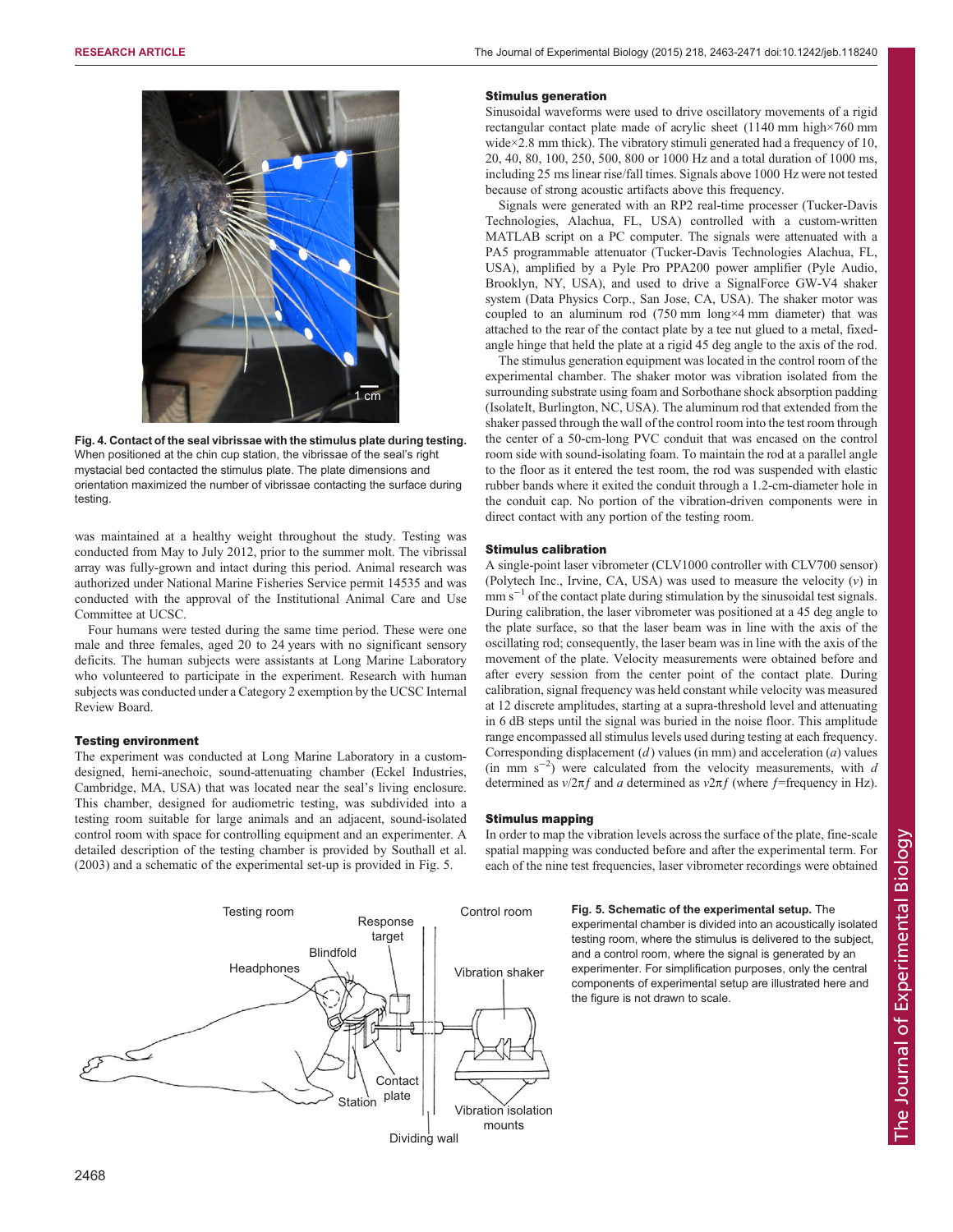from 15 evenly spaced points across the surface of the plate. At each point, recordings were made at the same 12 signal amplitudes used during daily calibrations. The amplitude of motion of the plate was determined to be linear across all stimulus amplitudes, therefore measurements of motion could be made at one stimulus amplitude. Calculations of spatial variability and determination of vibration modes for each stimulus frequency were based on the starting (highest) amplitude level.

Modes of vibration, or resonance patterns, were visualized by referencing the velocity between each mapping point and the center point of the plate (daily calibration position). To quantify spatial variation of signal amplitude for each test frequency, a coefficient of variation (CV) was determined. The CV was calculated by dividing the standard deviation of velocities across the plate by the average of velocities across the plate. In order to characterize the movement of the plate in multiple planes, mapping was carried out with the laser vibrometer positioned at two orientations. For each of the 15 spatial positions, recordings were made with the laser oriented at a 45 deg angle to the plate surface (in line with the axis of vibration, as in daily calibration) and with the laser oriented at a 90 deg angle to the plate surface (45 deg angle to the axis of vibration).

#### Experimental controls

Controls were put in place to ensure that subjects responded only to the vibrational test stimuli. These controls included evaluating and eliminating any extraneous vibrotactile, visual and acoustic artifacts associated with stimulus generation as well as preventing the possibility of behavioral cueing from human experimenters. The presence of confounding vibrotactile cues in the testing area was systematically evaluated using laser vibrometer measurements. Recordings were made from all surfaces that the subjects came in contact with while the stimulus was generated at each frequency at supra-threshold levels. These recordings confirmed that the stimulus plate was the only available surface with any detectable movement.

To eliminate any possibility of visual cues during testing, the seal wore a soft, customized blindfold made of opaque neoprene during testing ([Fig. 5](#page-5-0)). Human subjects were oriented in such a way during testing that the contact plate was not visible. Even so, it is notable that at all frequencies, movement of the plate was not visually detectable to humans at the stimulus levels used during testing at all frequencies. Independent human observers, not touching the contact plate but visually observing the plate during stimulus generation, confirmed that the test signals could not be identified on the basis of visual cues.

To mask potential acoustic artifacts associated with vibration of the contact plate, broadband masking noise was played through headphones worn by the subjects. The masking stimulus consisted of a Gaussian noise distribution with the frequency of greatest energy centered at the test frequency. The masking signal was generated by an RP2 real-time processer (Tucker-Davis Technologies, Alachua, FL, USA), amplified by a VP1000 voltage preamplifier (RESON Inc., Goleta, CA, USA), and transmitted through TDH-39 headphones (Telephonics Corporation, Farmingdale, NY, USA) that were seated in rubber ear cushions. The seal wore a custom-made neoprene headband that held the headphones snugly in place over the ears. Prior to testing at each frequency, an ER-7C probe microphone (Etymotic Research, Elk Grove Village, IL, USA) was used to record the spectrum and level of the acoustic signal associated with supra-threshold signal generation in the absence of the masker, from beneath the ear cushion of the headphones while placed on the seal. This information was used to determine the appropriate shape and amplitude of the masking sound for each test frequency based on published critical ratio values for harbor seals ([Southall et al., 2003\)](#page-8-0). The characteristics of the masker were then verified by recording the masking noise from beneath the headphones, in the presence and absence of supra-threshold signals, to confirm sufficient masking levels to prevent the detection of acoustic cues. Human subjects were provided with foam earplugs that they wore beneath HDA 200 headphones (Sennheiser Electronic Corporation, Old Lyme, CT, USA) that presented the same masking noise given to the seal. Since humans have similar or higher critical ratios than seals [\(Hawkins and Stevens, 1950\)](#page-8-0), the seal's maskers were more than adequate to mask potential signal artifacts. Independent human observers, who listened for the signal during trials

while wearing headphones but not touching the contact plate, confirmed that the test signals could not be acoustically detected at the stimulus levels used during threshold testing.

For the seal trials, an assistant was present inside the testing chamber with the animal. This assistant was 'blind' to the presentation of the test signal and received instructions from the experimenter via headphones following each trial. For human sessions, the subjects were alone in the testing room.

#### Psychophysical procedure

The seal was trained using operant conditioning with positive (fish) reinforcement to participate in the experiment. At the start of each session, he was cued by an assistant to move from his living enclosure to voluntarily enter the testing chamber and allow the door to be closed behind him. Once in the chamber, he was fitted with the headphones and the blindfold by the assistant, and then was cued to rest his lower jaw on a contoured chin rest. In this stationing position, the vibrissae on his right muzzle touched the surface of the contact plate, as shown in [Fig. 4.](#page-5-0) He was able to flex his vibrissae forward to obtain firmer contact with the plate but was not permitted to move his jaw from the station or contact the plate with any part of the skin. The animal's head and vibrissae remained still and in position throughout the trial interval. During testing, an average of 14 whiskers contacted the stimulus plate on each trial. This was confirmed by video recording of trials and analysis of still images captured during the trial interval of 136 trials.

During the session, an experimenter controlled the test trials and viewed the session on a closed-circuit video system. A go/no-go response paradigm was used in which the seal reported detection of a vibratory signal by pressing a response target to his left and the absence of a vibratory signal by remaining in position at the chin station. Prior to every trial, the assistant checked the placement of the headphones and blindfold and then cued the seal to position at the station. Once the seal was correctly positioned, the experimenter initiated the acoustic masker for 5 s. The masking noise delineated the trial interval for the subject. Both signal-present and signalabsent trials were used. During a signal-present trial, the vibratory signal was delivered via the plate at a variable point during the trial interval. During a signal-absent, or 'catch' trial, only the acoustic masker was played.

Correct responses included pressing the response paddle after the presentation of a vibratory signal (hit) and remaining motionless in the station for the entire trial interval in the absence of a vibratory signal (correct rejection). Correct responses of either type were marked for the seal by a brief whistle followed by one piece of fish given by the assistant. Incorrect responses included failing to respond during the trial interval to the presentation of a vibratory signal (miss) and touching the response paddle on a signal-absent trial (false alarm). Following incorrect responses of either type, the masker was terminated and the subject was prompted to reposition at the station.

Sessions included approximately 60 trials and were conducted 1–2 times per day. The order of signal and catch trials in a session were counterbalanced using a MATLAB-generated pseudorandom schedule that constrained the maximum run length of a particular trial type to four. A signal was presented during the trial interval on 50–60% of the trials. This trial ratio maintained a consistent false alarm rate throughout the experiment. On signal-present trials, the frequency of the vibratory signal was the same throughout the session and the amplitude of the signal was varied using an adaptive up–down descending method of limits (e.g. a descending staircase procedure) [\(Cornsweet, 1962\)](#page-7-0). A session began with several easily detectable 'warm-up' trials at supra-threshold level. The velocity of the signal was then attenuated by 4 dB after each successful trial until the subject's first miss. The velocity was then increased by 4 dB after each miss and decreased by 2 dB following each subsequent hit. A session continued until five consecutive hit-to-miss transitions within 6 dB of attenuation were completed. Sessions were conducted at the same frequency until the seal maintained stable performance for at least three consecutive sessions as described below. The nine test frequencies were tested in non-consecutive order. At the conclusion of the experiment, the threshold for the first test frequency was re-measured as a reliability check. The re-measured threshold was within 3% of the original threshold and ensured that no practice effect had occurred during the course of the experiment.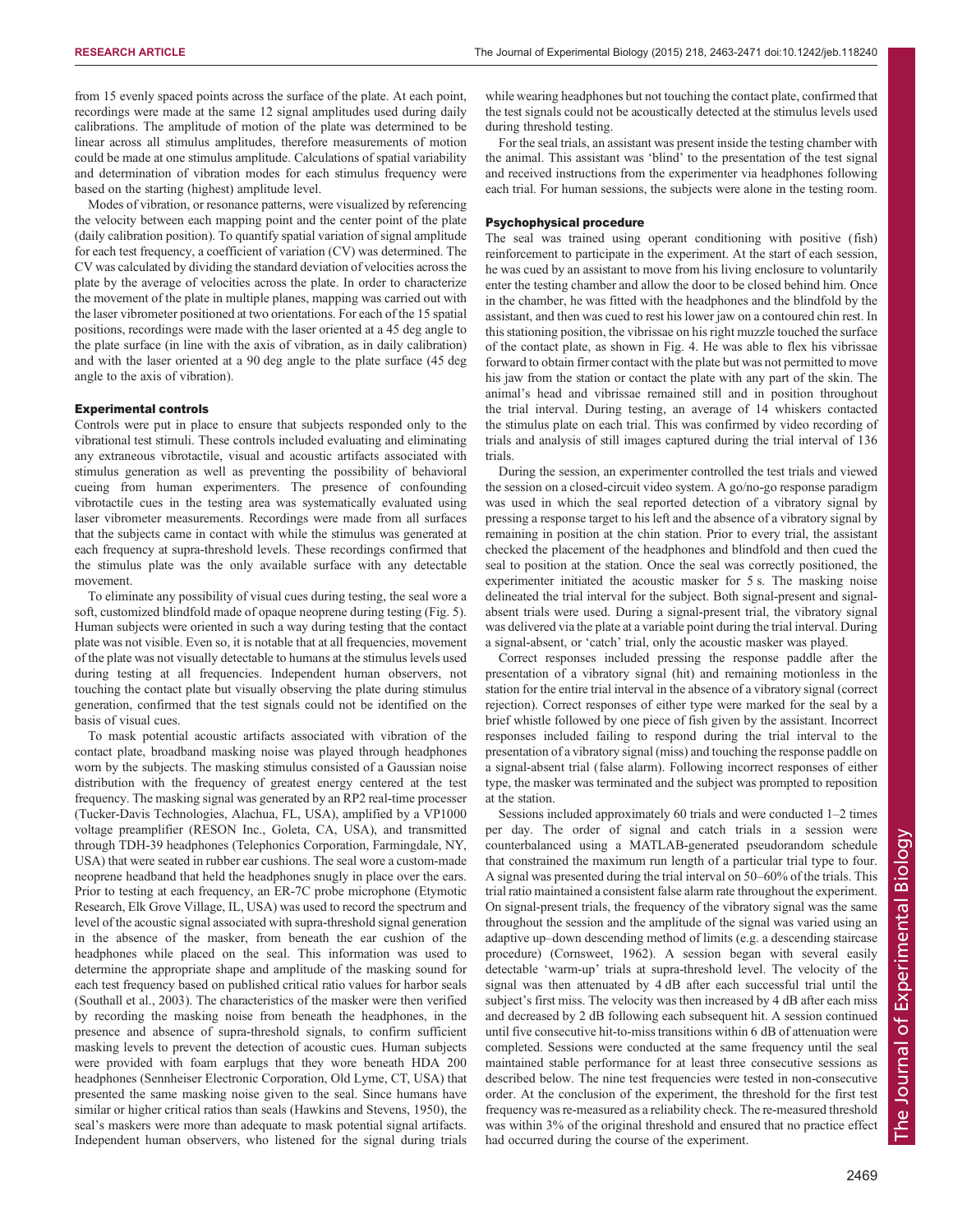<span id="page-7-0"></span>Human subjects were tested in the same experimental chamber as the seal with only a few differences in procedure. Humans received written and verbal instructions regarding the testing procedure prior to the initiation of the experiment. At the start of each session, the human subject was fitted with earplugs and headphones, and then seated at a 90 deg angle to the seal's chin cup. The subject's left hand was placed in the seal's chin cup, with the weight of the hand resting in the cup and the fleshy pad of the thumb touching the center of the contact plate. Because the testing apparatus was optimized for data collection with the seal, the human procedure was designed to accommodate the testing setup. The thumb was selected as the testing digit because it could be easily placed on the center of the plate without tension in the hand. The subjects were instructed not to apply pressure to the plate or move their thumb during the trial interval. A visual marker was present at the center of the plate to ensure that the subjects maintained accurate positioning. Subjects reported detection of a signal on a trial by raising their right hand and the absence of a signal by remaining still. For each correct answer, subjects were presented a flashing white light at the termination of the masker. For incorrect responses, the masker was terminated with no additional feedback. A signal was presented during the trial interval on 70% of the trials. All other aspects of the procedure and signal presentation were identical to those used for the seal.

#### Threshold calculation

Following each session, the calibration data were used to convert signal attenuation in dB to velocity in mm  $s^{-1}$ . A session threshold, defined as the 50% detection probability threshold for rms velocity, was calculated as the mean of the velocities of the last five hit-to-miss transitions on signalpresent trials. To calculate an overall threshold for a given frequency, three consecutive sessions with stable performance were required. The last five hit-to-miss transitions within each of these sessions needed to show a plateau (no significant slope) and the thresholds for each session needed to fall within 6 dB of each other. Usable sessions were also constrained on the basis of false alarm rate. For the seal, false alarm rates of greater than 0 and less than 30% were accepted. For humans, false alarm rates of greater than or equal to 0 and less than 30% were accepted. At the end of the experiment, an overall threshold for each test frequency was calculated as the mean of the thresholds from the three sessions meeting these criteria.

The velocity threshold determined for each frequency based on the seal's performance on the task was corrected to account for the spatial variation of the signal across the contact plate at that frequency so that the threshold was based on the point of maximum vibration on the plate. Although only the center point of the plate was used for daily calibration of the velocity threshold, the mapping data (quantified as the CV) revealed frequencydependent non-linearities across the surface of the plate caused by modes of vibration. Therefore, a threshold correction factor was identified and applied to account for spatial variability in velocities on the contact plate. This factor was calculated as the maximum velocity at any point on the plate divided by the velocity at the daily calibration position. The threshold determined for each test frequency was multiplied by this correction factor, so that the final reported threshold was referenced to the maximum vibration velocity anywhere on the plate. This ensured a conservative estimation of performance and compensated for points of vibrissal contact other than the center point of the plate. Threshold corrections were based on spatial mapping of stimuli with the laser beam oriented at a 45 deg angle to the plate surface, as in daily calibrations. No correction factor was necessary for the human data, as the thumb contacted only the center point of the plate, where the daily calibration was based.

#### Acknowledgements

We thank Asila Ghoul for her guidance and assistance in animal training. We thank Waylon Olsen and Hotline Wetsuits for designing and donating the custom headgear worn by the seal. We thank Jenn Cossaboon for the illustration in Fig. 5. We thank Brendan Wakefield for videography and video editing. We thank William Martin for guidance and advice. We thank the members of the Pinniped Cognition and Sensory Systems Lab, especially Caroline Casey, Jenna Lofstrom, Sarah McKay Strobel, Andrew Rouse, Roxanne Beltran, Rebecca King and Sonny Knaub for their assistance in this project. Portions of this work were presented at the 20th Biennial Conference on Marine Mammals, in Dunedin, New Zealand on December 12, 2013.

The authors declare no competing or financial interests.

#### Author contributions

C.T.M. was involved in all aspects of this study and was responsible for experimental design and data collection. D.M. was involved in technical design and data analysis. C.R. was involved in all aspects of this study. All authors contributed to the writing of this manuscript.

#### Funding

Funding was provided to C.T.M. by the National Science Foundation Graduate Research Fellowship Program. Indirect support was provided by the Office of Naval Research [N00014-06-1-0295 to C.R.].

#### Supplementary material

Supplementary material available online at

<http://jeb.biologists.org/lookup/suppl/doi:10.1242/jeb.118240/-/DC1>

#### References

- Adibi, M. and Arabzadeh, E. [\(2011\). A comparison of neuronal and behavioral](http://dx.doi.org/10.1152/jn.00794.2010) [detection and discrimination performances in rat whisker system.](http://dx.doi.org/10.1152/jn.00794.2010) J. Neurophysiol. 105[, 356-365.](http://dx.doi.org/10.1152/jn.00794.2010)
- [Adibi, M., Diamond, M. E. and Arabzadeh, E.](http://dx.doi.org/10.1073/pnas.1116726109) (2012). Behavioral study of whisker[mediated vibration sensation in rats.](http://dx.doi.org/10.1073/pnas.1116726109) Proc. Natl. Acad. Sci. USA 109, 971-976.
- Bleckmann, H. (1994). Reception of hydrodynamic stimuli in aquatic and semiaquatic animals. Prog. Zool. 41.
- Bleckmann, H. and Münz, H. [\(1990\). Physiology of lateral-line mechanoreceptors](http://dx.doi.org/10.1159/000115870) [in a teleost with highly branched, multiple lateral lines.](http://dx.doi.org/10.1159/000115870) Brain Behav. Evol. 35, [240-250.](http://dx.doi.org/10.1159/000115870)
- Bleckmann, H. and Topp, G. [\(1981\). Surface wave sensitivity of the lateral line](http://dx.doi.org/10.1007/BF00398622) [organs of the topminnow](http://dx.doi.org/10.1007/BF00398622) Aplocheilus lineatus. Naturwissenschaften 68, 624-625.
- [Bleckmann, H., Breithaupt, T., Blickhan, R. and Tautz, J.](http://dx.doi.org/10.1007/bf00224363) (1991). The time course [and frequency content of hydrodynamic events caused by moving fish, frogs, and](http://dx.doi.org/10.1007/bf00224363) crustaceans. [J. Comp. Physiol. A](http://dx.doi.org/10.1007/bf00224363) 168, 749-757.
- [Budelmann, B. U. and Bleckmann, H.](http://dx.doi.org/10.1007/BF00612711) (1988). A lateral line analogue in [cephalopods: water waves generate microphonic potentials in the epidermal](http://dx.doi.org/10.1007/BF00612711) head lines of Sepia and Lolliguncula. [J. Comp. Physiol. A](http://dx.doi.org/10.1007/BF00612711) 164, 1-5.
- Cornsweet, T. N. [\(1962\). The staircase-method in psychophysics.](http://dx.doi.org/10.2307/1419876) Am. J. Psychol. 75[, 485-491.](http://dx.doi.org/10.2307/1419876)
- Dehnhardt, G. [\(1994\). Tactile size discrimination by a California sea lion \(](http://dx.doi.org/10.1007/BF00191851)Zalophus californianus[\) using its mystacial vibrissae.](http://dx.doi.org/10.1007/BF00191851) J. Comp. Physiol. A 175, 791-800.
- Dehnhardt, G. and Kaminski, A. (1995). Sensitivity of the mystacial vibrissae of harbour seals (Phoca vitulina) for size differences of actively touched objects. J. Exp. Biol. 198, 2317-2323.
- Dehnhardt, G. and Mauck, B. (2008). Mechanoreception in secondarily aquatic vertebrates. In Sensory Evolution on the Threshold: Adaptations in Secondarily Aquatic Vertebrates (ed. J. Thewissen and S. Nummela), pp. 295-314. Berkeley: University of California Press.
- [Dehnhardt, G., Mauck, B. and Bleckmann, H.](http://dx.doi.org/10.1038/28303) (1998). Seal whiskers detect water [movements.](http://dx.doi.org/10.1038/28303) Nature 394, 235-236.
- [Dehnhardt, G., Mauck, B., Hanke, W. and Bleckmann, H.](http://dx.doi.org/10.1126/science.1060514) (2001). Hydrodynamic [trail-following in harbor seals \(](http://dx.doi.org/10.1126/science.1060514)Phoca vitulina). Science 293, 102-104.
- Dehnhardt, G., Hanke, W., Wieskotten, S., Krüger, Y. and Miersch, L. (2014). Hydrodynamic perception in seals and sea lions. In Flow Sensing in Air and Water (ed. H. Bleckmann), pp. 147-167. Berlin; Heidelberg: Springer.
- Dykes, R. W. (1975). Afferent fibers from mystacial vibrissae of cats and seals. J. Neurophysiol. 38, 650-662.
- Geldard, F. A. [\(1940\). The perception of mechanical vibration: III. The frequency](http://dx.doi.org/10.1080/00221309.1940.9710035) function. [J. Gen. Psychol.](http://dx.doi.org/10.1080/00221309.1940.9710035) 22, 281-289.
- [Gescheider, G. A., Bolanowski, S. J., Pope, J. V. and Verrillo, R. T.](http://dx.doi.org/10.1080/08990220220131505) (2002). A four[channel analysis of the tactile sensitivity of the fingertip: frequency selectivity,](http://dx.doi.org/10.1080/08990220220131505) [spatial summation, and temporal summation.](http://dx.doi.org/10.1080/08990220220131505) Somatosens. Mot. Res. 19, [114-124.](http://dx.doi.org/10.1080/08990220220131505)
- Gilmer, B. v. H. [\(1935\). The measurement of the sensitivity of the skin to mechanical](http://dx.doi.org/10.1080/00221309.1935.9917866) vibration. [J. Gen. Psychol.](http://dx.doi.org/10.1080/00221309.1935.9917866) 13, 42-61.
- [Ginter, C. C., DeWitt, T. J., Fish, F. E. and Marshall, C. D.](http://dx.doi.org/10.1371/journal.pone.0034481) (2012). Fused traditional [and geometric morphometrics demonstrate pinniped whisker diversity.](http://dx.doi.org/10.1371/journal.pone.0034481) PLoS ONE 7[, e34481.](http://dx.doi.org/10.1371/journal.pone.0034481)
- Glä[ser, N., Wieskotten, S., Otter, C., Dehnhardt, G. and Hanke, W.](http://dx.doi.org/10.1007/s00359-010-0594-5) (2011). [Hydrodynamic trail following in a California sea lion \(](http://dx.doi.org/10.1007/s00359-010-0594-5)Zalophus californianus). [J. Comp. Physiol. A](http://dx.doi.org/10.1007/s00359-010-0594-5) 197, 141-151.
- [Grant, R., Wieskotten, S., Wengst, N., Prescott, T. and Dehnhardt, G.](http://dx.doi.org/10.1007/s00359-013-0797-7) (2013). [Vibrissal touch sensing in the harbor seal \(](http://dx.doi.org/10.1007/s00359-013-0797-7)Phoca vitulina): how do seals judge size? [J. Comp. Physiol. A](http://dx.doi.org/10.1007/s00359-013-0797-7) 199, 521-533.
- [Hanke, W., Witte, M., Miersch, L., Brede, M., Oeffner, J., Michael, M., Hanke, F.,](http://dx.doi.org/10.1242/jeb.043216) Leder, A. and Dehnhardt, G. [\(2010\). Harbor seal vibrissa morphology](http://dx.doi.org/10.1242/jeb.043216) [suppresses vortex-induced vibrations.](http://dx.doi.org/10.1242/jeb.043216) J. Exp. Biol. 213, 2665-2672.